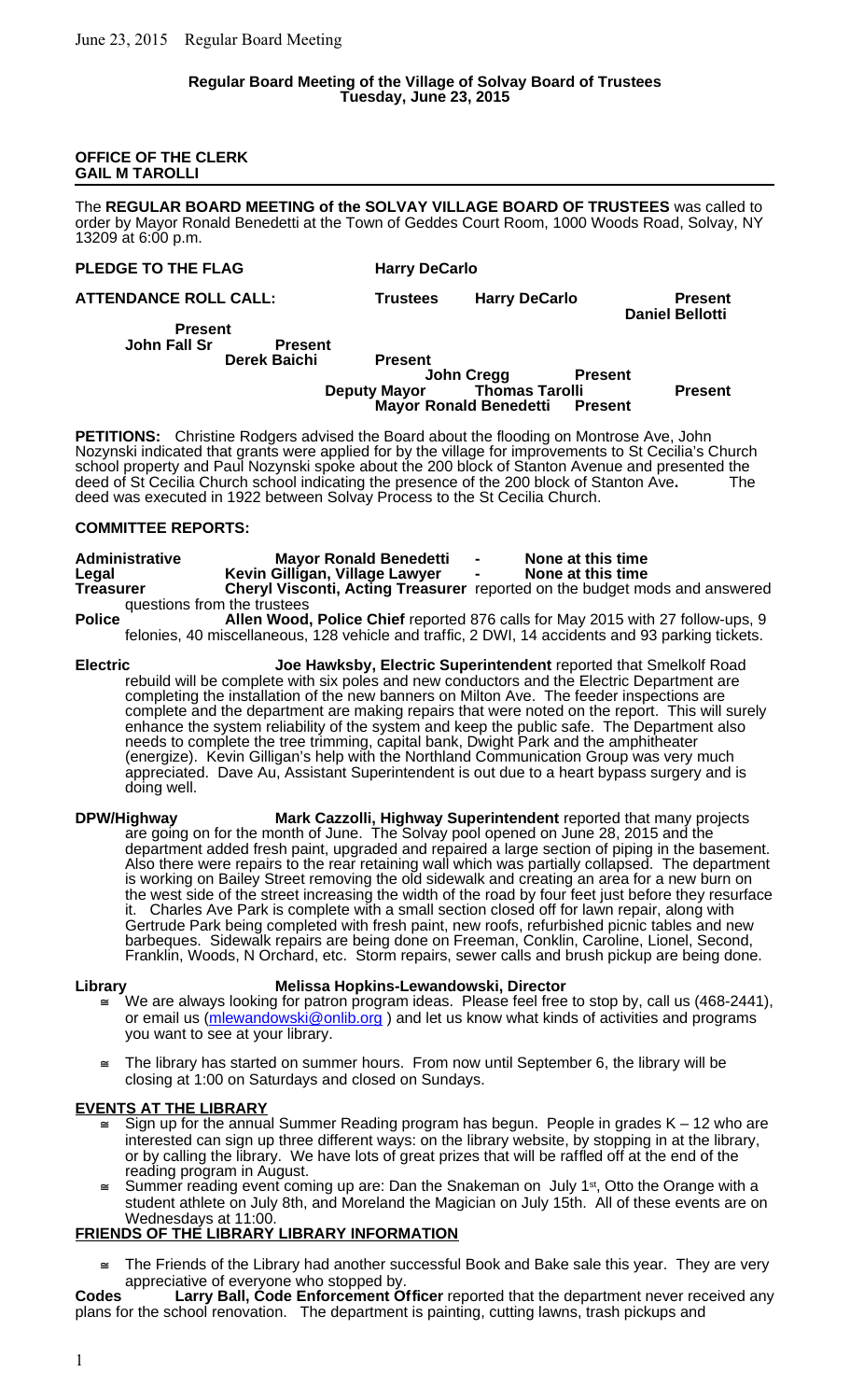June 23, 2015 Regular Board Meeting

unlicensed vehicles. The department is giving owners five days and follow ups with phone calls and certify letters. RockTenn is a work in progress with a big expansion on the backside of the building in the future. **Stormwater**

# **RESOLUTIONS:** 1. Authorization from the Board of Trustees to approve the minutes from the May 26, 2015 Regular Board Meeting and the Reading of the Minutes be herewith dispensed.<br>MOTION: Daniel Bellotti **MOTION: Daniel Bellotti SECOND: Derek Baichi AYES: 7 NAYES: 0 MOTION CARRIED** 2. Authorization from the Board of Trustees to pay C&S Engineers \$5,746.70 for services rendered from 5/1/15 to 5/31/15. (Invoices 114101015, 114203012 reimbursed through a grant, 114204015, 114209001 reimbursed through a grant, 114210002 reimbursed through a grant, 114212002 reimbursed through a grant, 114214001 reimbursed through a grant, 114215001 Onondaga Cty Community Dev grant, 114216001, 114213001 reimbursed by Onondaga Cty) **MOTION:** Derek Baichi<br>SECOND: John Fall Sr<br>AYES: 7 **John Fall Sr AYES: 7 NAYES: 0 MOTION CARRIED** 3. Authorization from the Board of Trustees to pay Costello, Cooney & Fearon, PLLC \$24,805.88 for services rendered for the month of May 2015. (Solvay Electric/Labor, \$850.00; Solvay Electric, \$699.50; Labor, \$450.50; Use Variance to be reimbursed, \$498.75; Area Variance, \$43.75; Aramark Uniform Acquisition, \$87.50; PBA Interest Arbitration, \$14,311.20; General retainer charges, \$7,864.68)<br>**MOTION: Johr MOTION: John Fall Sr SECOND: Daniel Bellotti AYES: 7 NAYES: 0 MOTION CARRIED** 4. Authorization from the Board of Trustees to approve the Budget Modifications:<br> **MOTION:** John Fall Sr **MOTION: John Fall Sr SECOND: Derek Baichi AYES: 7 NAYES: 0 MOTION CARRIED Village of Solvay General Fund Schedule of Proposed Budget Modifications For Approval at the June 2015 Regular Board Meeting (as modified ) proposed newly modified Account Title Current Budget Budget Budget Amount Revenue** 411300A | Utility Gross Receipts Tax | 26,000 | | (8,304) | | 17,696 412550A Village Clerk Fees 1,541 84 1,625 415200A | Police Fees 264 | | 402 | | 666 415600A Safety Inspection Fees 11,833 600 12,433 415610A Safety Registration Fees | 7,115 | 360 | 7,475 415890A | Other Public Safety Income | 1,000 | | 800 | | 1,800 420010A Parks & Recs Fees 800 | 848 | 848 424400A Rental – Other 1980 (2,657) 49,343 424500A Commissions – CATV | 100,000 | (11,425) | 88,575 425550A | Permits 32,122 | | 180 | | 32,302 426100A | Fines & Forfeited Bail 1990 10000 | 3,527) | 36,473 426800A | Insurance Recoveries | 77,458 | 4,649 | 82,107  $\overline{0}$ **Total 390,133 (18,790) 371,343 Expenses** 5312.01 | Police - Vehicle Repairs | 12,000 | | 12,994 | | 12,494 5312.02 Police - Vehicle Detailing 165 | 165 | 6,078 5312.03 Police - Vehicle Tires 1,082 | 255 | 255 | 255 | 2.337 5312.05 Police – Fuel 2,160 (2,160) 32,840 5312.06 Police – Radio 13,072 | (648) 12,424 5312.11 Police – Uniforms 13,819 13,819 1489 14,308 5312.13 Police - Equip/Repairs 1,783 | 817 | 2,600 5312.14 Police – Postage **600 | Sand Alexander 1980 600 | Sand Alexander 1980** 5312.15 Police - Office Supplies 2,000 | (96) | (96) | 1,904 5312.17 Police – Computers 15,770 | 158 | 5,928

5312.19 Police - Misc. Expenses 4,800 104 104 4,904 5312.20 Police - Telephone 10,000 | 610 | 610 | 610 | 610 | 610 511101A Police Justice - Wages 71,950 (889) 71,061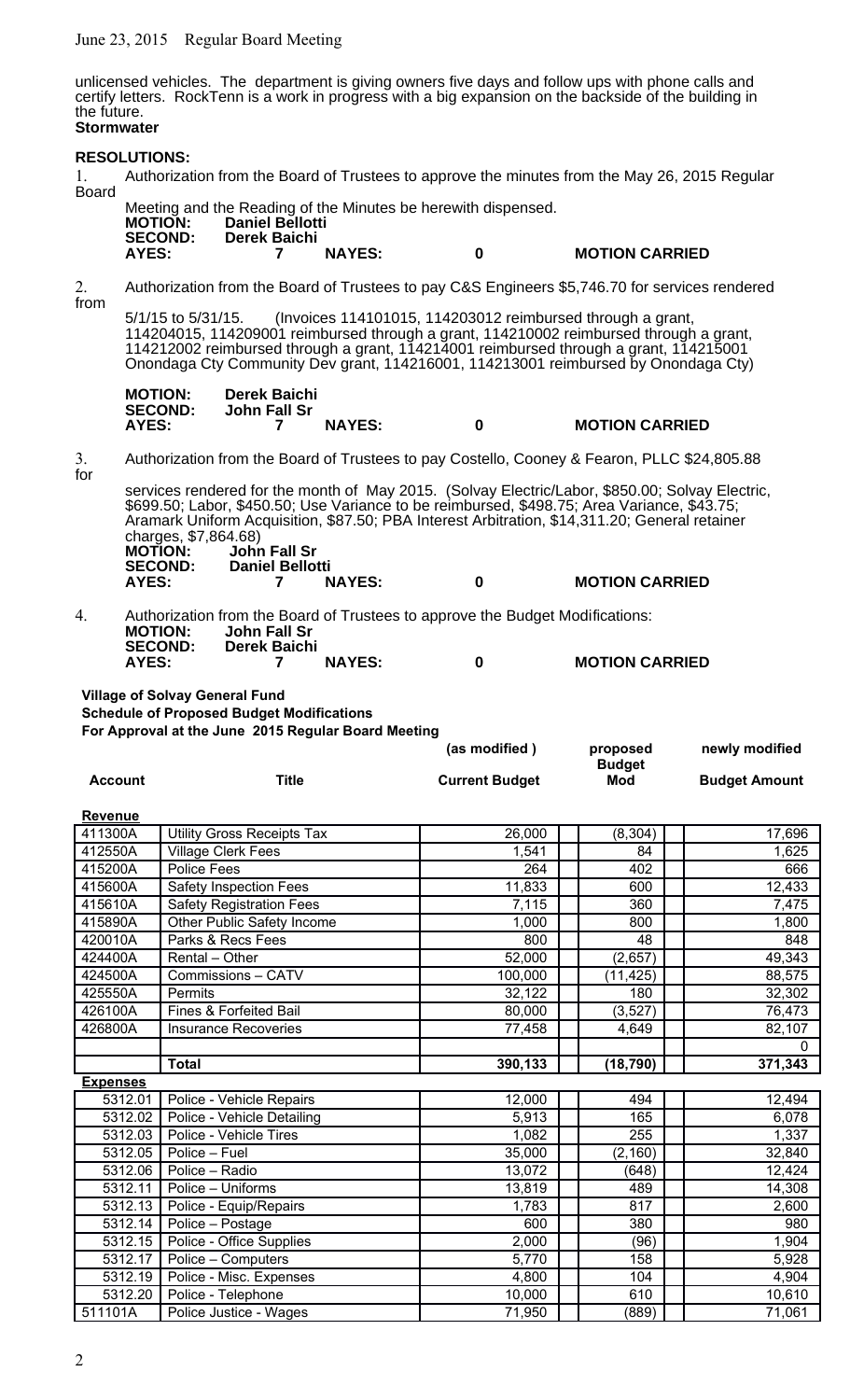|                    | <b>Total</b>                                                       | 4,565,642          | (18, 790)        | 4,546,852          |
|--------------------|--------------------------------------------------------------------|--------------------|------------------|--------------------|
| 599999A            | Contribution to Public Library                                     | 229,578            | (7,056)          | 222,522            |
| 599019A            | <b>Interfund Transfers</b>                                         |                    | 26,533           | 26,533             |
| 590608A            | Health Insurance                                                   | 585,794            | (106, 481)       | 479,313            |
| 590558A            | <b>Disability Insurance</b>                                        | 1,500              | (246)            | 1,254              |
| 590458A            | Life Insurance                                                     | 10,000             | 492              | 10,492             |
| 590308A            | Social Security                                                    | 157,572            | (7, 282)         | 150,290            |
| 581701A            | <b>Street Cleaning - Wages</b>                                     | 91,363             | (8,911)          | 82,452             |
| 581604A            | Refuse Collection - Other                                          | 336,845            | (4,033)          | 332,812            |
| 581601A            | Refuse Collection - Wages                                          | 42,449             | (17, 860)        | 24,589             |
| 581404A            | Storm Sewer - Other                                                | 5,000              | (967)            | 4,033              |
| 581401A            | Storm Sewer - Wages                                                | 32,276             | (6, 103)         | 26,173             |
| 581204A            | Sanitary Sewers - Other                                            | 80,000             | (7,051)          | 72,949             |
| 581201A            | Sanitary Sewers - Wages                                            | 34,184             | 2,241            | 36,425             |
| 576204A            | Programs for the Aging                                             | 10,500             | (355)            | 10,145             |
| 575504A            | <b>Celebrations &amp; Concerts</b>                                 | 2,531              | 120              | 2,651              |
| 571204A            | Pool - Other                                                       | 9,103              | 37               | 9,140              |
| 571104A            | Parks & Rec - Other                                                | 7,910              | 5,353            | 13,263             |
| 571101A            | Parks & Rec - Wages                                                | 59,000             | 7,021            | 66,021             |
| 551820A            | <b>Street Lighting</b>                                             | 42,000             | 5,711            | 47,711             |
| 551424A            | Snow Removal - Wages<br>Snow Removal - Other                       | 164,825            | 2,413            | 142,337<br>167,238 |
| 551421A            |                                                                    | 180,000<br>140,632 | 1,705            | 183,619            |
| 551104A            | Street Maintenance - Equipment<br>Street Maintenance - Other       |                    | 219,853<br>3,619 | 219,853            |
| 551101A<br>551102A |                                                                    | 209,824            | (87, 589)        | 122,235            |
| 550104A            | Street Administration - Other<br><b>Street Maintenance - Wages</b> | 5,250              | 247              | 5,497              |
| 550101A            | <b>Street Administration - Wages</b>                               | 85,787             | (10, 500)        | 75,287             |
| 536204A            | Code Enforcer - Other                                              | 36,000             | 9,608            | 45,608             |
| 536201A            | Code Enforcer - Wages                                              | 48,438             | (630)            | 47,808             |
| 531202A            | Police - Equipment                                                 |                    | 35,419           | 35,419             |
| 531201A            | Police - Wages                                                     | 1,163,976          | (100, 202)       | 1,063,774          |
| 519904A            | <b>General Contingent Account</b>                                  | 221,179            | (11, 501)        | 209,678            |
| 516404A            | Central Garage - Other                                             | 50,000             | (2,788)          | 47,212             |
| 516204A            | Building - Other                                                   | 43,000             | (1, 518)         | 41,482             |
| 516201A            | <b>Building - Wages</b>                                            | 80,537             | (5,250)          | 75,287             |
| 514404A            | Engineer - Other                                                   | 57,400             | 20,079           | 77,479             |
| 514304A            | Personnel - Other                                                  | 11,300             | 14,177           | 25,477             |
| 514204A            | Law - Other                                                        | 120,000            | 15,550           | 135,550            |
| 513254A            | Treasurer - Other                                                  | 15,300             | 6                | 15,306             |
| 512104A            | Mayor - Other                                                      | 2,800              | (65)             | 2,735              |
| 511104A            | Police Justice - Other                                             | 14,000             | (2, 265)         | 11,735             |

# June 23, 2015 Regular Board Meeting

## **LIBRARY**

### **REVENUES**

| 420820L | Library Charges & Fines               | 9,000   | (316)    | 8,684   |
|---------|---------------------------------------|---------|----------|---------|
| 424010L | Interest & Earnings                   | 11      | (3)      | 8       |
| 427050L | Gifts & Donations                     | 440     | 1,000    | 1,440   |
| 428100L | <b>Contribution from General Fund</b> | 229,578 | (7,056)  | 222,522 |
| 438400L | State Aid - Library                   | 3,103   | (1,256)  | 1,847   |
|         |                                       |         |          |         |
|         |                                       |         |          |         |
| 574102L | Library - Equipment                   | 44,149  | (3,685)  | 40,464  |
| 574104L | Library - Other                       | 42,925  | (2, 113) | 40,812  |
| 590308L | Social Security                       | 15,417  | (1,792)  | 13,625  |
| 590458L | Life Insurance                        | 195     | (14)     | 181     |
| 590558L | <b>Disability Insurance</b>           | 89      | (27)     | 62      |
|         | TOTAL                                 | 102,775 | (7,631)  | 95,144  |

5. Authorization from the Board of Trustees to approve

**WHEREAS**, the property described by the following tax map number(s) and located at the following address(s) is/are in the Village of Solvay, is/are owned by the following owner(s); and

**WHEREAS**, as the aforesaid property owner(s) allows the property to accumulate high weeds, brush, grass, trash, debris, or other matter, in a manner that is unhealthy, hazardous, or dangerous and in violation of Chapter 56; and

**WHEREAS**, the owner(s) was notified by certified mail and/or posted on site and a follow up revealed the violation still exists

**NOW**, be it resolved that the Village of Solvay Board shall authorize the property to be cut, trimmed, and removed by the Village Representatives, and all actual costs of work or services rendered at the direction of the Village Board, shall be assessed and collected in the same manner and time as the taxes levied on the premises.

| STREET ADDRESS TAX MAP |              | <b>NAME OF OWNER</b> |
|------------------------|--------------|----------------------|
| 406 Darrow Ave         | 003.-05-03.0 | James Buerkle        |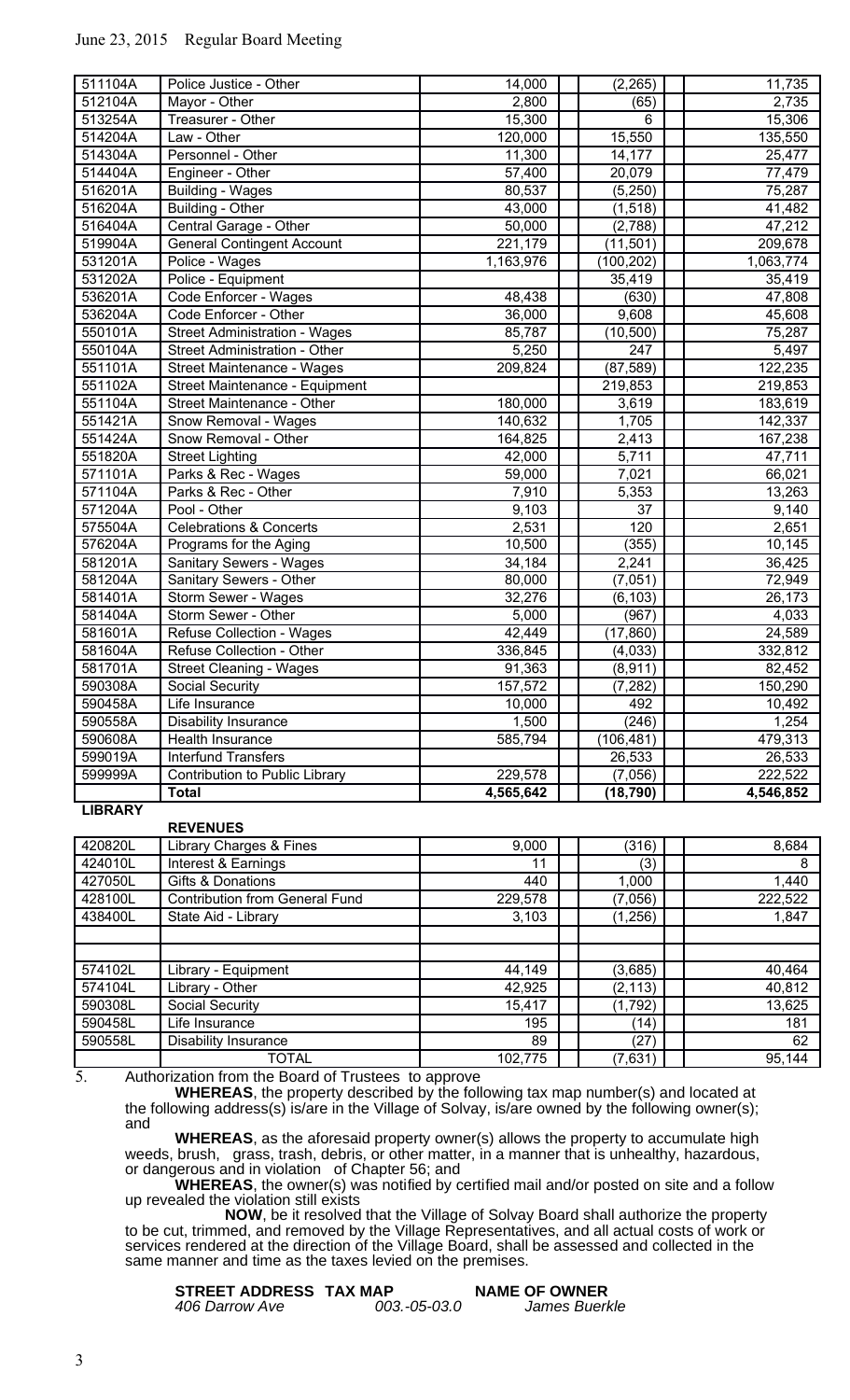|                | <b>MOTION:</b><br><b>SECOND:</b>                                                  | 325 Sixth Street<br>312 First Street<br>212 William St<br>217 William St<br>120 Charles Ave<br>113 Caroline Ave<br>401 N Orchard Rd<br>215 Boulder Rd<br>25 Heritage Circle<br><b>John Cregg</b><br><b>Daniel Bellotti</b> | $005.-10-08.0$<br>007.-01-23.0<br>$010.-02-.18.0$<br>010.-03-04.0<br>010.-08-16.0<br>010.-08-30.0<br>012.-01-18.0<br>012.-01-20.0<br>014.-04-20.0 | John Burch  | Elisha Morales<br><b>Nardis Enterprises</b><br>Carl Baumgart, Kelly Dixon<br>Shawn Lefever<br><b>Edward Hayes</b><br>Aaron Silverman<br>Eleanor Masella, Catherine Maalouf<br><b>Helen Sokolowski</b>                                                                                                                                                                       |
|----------------|-----------------------------------------------------------------------------------|----------------------------------------------------------------------------------------------------------------------------------------------------------------------------------------------------------------------------|---------------------------------------------------------------------------------------------------------------------------------------------------|-------------|-----------------------------------------------------------------------------------------------------------------------------------------------------------------------------------------------------------------------------------------------------------------------------------------------------------------------------------------------------------------------------|
|                | AYES:                                                                             | 7                                                                                                                                                                                                                          | <b>NAYES:</b>                                                                                                                                     | $\mathbf 0$ | <b>MOTION CARRIED</b>                                                                                                                                                                                                                                                                                                                                                       |
| 6.             | summer of 2015.<br><b>MOTION:</b><br><b>SECOND:</b>                               | <b>Derek Baichi</b><br><b>Thomas Tarolli</b>                                                                                                                                                                               |                                                                                                                                                   |             | Authorization to approve to hire Kaitlin Dunning as a lifeguard at a rate of \$8.75 per hour for the                                                                                                                                                                                                                                                                        |
|                | AYES:                                                                             | $\overline{7}$                                                                                                                                                                                                             | <b>NAYES:</b>                                                                                                                                     | $\mathbf 0$ | <b>MOTION CARRIED</b>                                                                                                                                                                                                                                                                                                                                                       |
| 7.<br>Onondaga |                                                                                   |                                                                                                                                                                                                                            |                                                                                                                                                   |             | Authorizing the correction and adjustment of tax bills for the following properties, owned by                                                                                                                                                                                                                                                                               |
|                | <b>MOTION:</b>                                                                    | 209-217 Charles Ave.<br>207 Abell Ave.<br>208 William St.<br><b>Daniel Bellotti</b>                                                                                                                                        | County Housing Development Fund Co. Inc., to remove mowing charges:<br>011.-09-05.1<br>004.-09-26.0<br>$010.-02-16.1.$                            |             | \$1,632.96<br>\$366.48<br>$\overline{\mathcal{S}}$<br>246.48                                                                                                                                                                                                                                                                                                                |
|                | <b>SECOND:</b><br><b>AYES:</b>                                                    | <b>Thomas Tarolli</b><br>7                                                                                                                                                                                                 | <b>NAYES:</b>                                                                                                                                     | $\mathbf 0$ | <b>MOTION CARRIED</b>                                                                                                                                                                                                                                                                                                                                                       |
| 8.             |                                                                                   |                                                                                                                                                                                                                            |                                                                                                                                                   |             | Declaring the proposed Right of Way License Agreement with Northland Ltd to be a Type 2                                                                                                                                                                                                                                                                                     |
| action for     | Village.<br><b>MOTION:</b>                                                        | <b>John Cregg</b>                                                                                                                                                                                                          |                                                                                                                                                   |             | purposes of SEQR, in accordance with 6 NYCRR Section 617.5(c) (19) and (20), thus<br>concluding the environmental review process and further approving the Right of Way License<br>Agreement with Northland Networks, Ltd as proposed to the Village Board of Trustees, dated<br>June 5, 2015 and further authorizing the Mayor to sign the said Agreement on behalf of the |
|                | <b>SECOND:</b><br>AYES:                                                           | Derek Baichi<br>7                                                                                                                                                                                                          | <b>NAYES:</b>                                                                                                                                     | 0           | <b>MOTION CARRIED</b>                                                                                                                                                                                                                                                                                                                                                       |
|                |                                                                                   |                                                                                                                                                                                                                            |                                                                                                                                                   |             |                                                                                                                                                                                                                                                                                                                                                                             |
|                | personnel matter at 7:32 p.m.<br><b>MOTION:</b><br><b>SECOND:</b><br><b>AYES:</b> | <b>Daniel Bellotti</b><br><b>Derek Baichi</b><br><b>NAYES:</b><br>7                                                                                                                                                        | $\mathbf 0$                                                                                                                                       |             | Resolved that this Board of Trustees move into Executive Session to discuss a contract and/or<br><b>MOTION CARRIED</b>                                                                                                                                                                                                                                                      |
|                |                                                                                   |                                                                                                                                                                                                                            |                                                                                                                                                   |             | Resolved that the Executive Session be closed and that this Board return to the regular meeting at 8:00                                                                                                                                                                                                                                                                     |
| p.m.           | <b>MOTION:</b><br><b>SECOND:</b><br>AYES:                                         | John Fall Sr<br><b>Daniel Bellotti</b><br><b>NAYES:</b><br>7                                                                                                                                                               | 0                                                                                                                                                 |             | <b>MOTION CARRIED</b>                                                                                                                                                                                                                                                                                                                                                       |
|                |                                                                                   |                                                                                                                                                                                                                            |                                                                                                                                                   |             |                                                                                                                                                                                                                                                                                                                                                                             |
|                |                                                                                   |                                                                                                                                                                                                                            | No action was taken at the Executive session meeting.                                                                                             |             |                                                                                                                                                                                                                                                                                                                                                                             |
| 9.             | <b>MOTION:</b><br><b>SECOND:</b>                                                  | \$54000 per year effective June 1, 2015.<br><b>Daniel Bellotti</b><br><b>John Cregg</b>                                                                                                                                    |                                                                                                                                                   |             | Authorization from the Board of Trustees to pay Cheryl Visconti, Acting Treasurer a salary of                                                                                                                                                                                                                                                                               |
|                | <b>AYES:</b>                                                                      | 7                                                                                                                                                                                                                          | <b>NAYES:</b>                                                                                                                                     | $\bf{0}$    | <b>MOTION CARRIED</b>                                                                                                                                                                                                                                                                                                                                                       |
| 10.            | Consultant.<br><b>MOTION:</b><br><b>SECOND:</b>                                   | <b>Derek Baichi</b><br><b>Daniel Bellotti</b>                                                                                                                                                                              | He will be only used on a per diem basis as necessary.                                                                                            |             | Authorization from the Board of Trustees to no longer pay Michael Fecco as a monthly financial                                                                                                                                                                                                                                                                              |
|                | AYES:                                                                             | 7                                                                                                                                                                                                                          | <b>NAYES:</b>                                                                                                                                     | $\bf{0}$    | <b>MOTION CARRIED</b>                                                                                                                                                                                                                                                                                                                                                       |
| 11.            | <b>MOTION:</b><br><b>SECOND:</b>                                                  | <b>Harry DeCarlo</b><br><b>Daniel Bellotti</b>                                                                                                                                                                             |                                                                                                                                                   |             | Authorization from the Board of Trustees to limit public petitions to ten minutes or less.                                                                                                                                                                                                                                                                                  |

# **NEW BUSINESS**